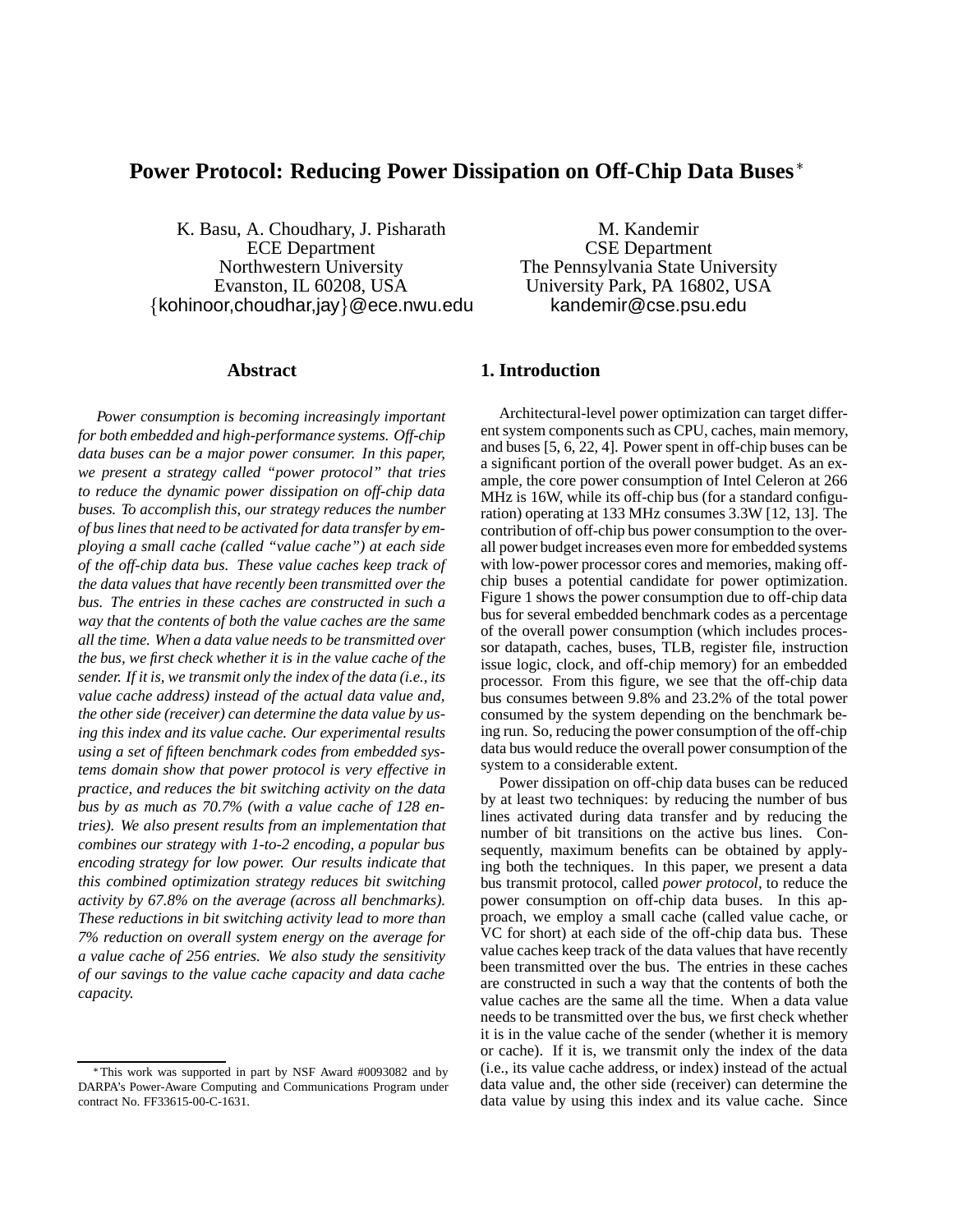

**Figure 1. Contribution of the off-chip data bus power to the overall power consumption (0.18 micron technology; 8KB, direct-mapped data cache with 32 byte cache lines). The overall power consumption includes the power consumed in on-chip components (including data and instruction caches), off-chip buses as well as off-chip memory. We see that the off-chip data bus consumes between 9.8% and 23.2% of the total power consumed by the system depending on the benchmark being run.**

the value caches employed by our power protocol are very small, the width of the index value is much smaller than the width of the actual data value. Consequently, fewer off-chip bus lines need to be activated for transmission. The details of our power protocol are explained in Section 3.

We applied this strategy to fifteen benchmark codes from the embedded systems area. The results given in Section 4 indicate that data bus power savings are around 54.8% on the average. Section 4 also evaluates the energy/performance overheads due to our optimization strategy. We compare our approach to two popular bus encoding schemes, namely, 1-to-2 encoding and Gray encoding, as well as a performance-oriented bus width enhancement scheme. Our strategy can also be integrated with these encoding mechanisms to further reduce the power consumption on the data bus. We report on results from an implementation that combines power protocol with 1-to-2 encoding. These results indicate that the combined optimization strategy can improve off-chip data bus power consumption by 67.8% on the average. More importantly, the combined strategy reduces the overall power dissipation for all value cache sizes used in our experiments. These improvements come from both reduced number of bus line activations and reduced bit switching activity on the bus. Based on the results of our experiments, we conclude that power protocol is an effective technique in reducing energy consumption. In Section 5, we summarize our major contributions.

## **2. Related Work**

Most of the existing work in bus encoding aims towards improving the performance and effective bandwidth of the

bus. For example, Citron and Rudolph have described a technique to encode data on the bus using a table-based approach [9]. In this method, they divide a given data item (to be transferred over the bus) into two parts. The lower part is sent without being encoded, while the upper part is encoded using a look-up table (LUT). Their method aims at reducing the size of the data being sent. The upper part of the data is broken into a key, which is used to search the data in the LUT, and a tag, which is used to match the data in the LUT to find if there is a hit. If there is a hit, the data sent over the bus is compacted to y [y=Comp(x)], where x is the original data and the lower d bits of y is the same as the lower d bits of x. On the receiving end, a component called bus expander expands y to original data  $x$  [ $x=Expn(y)$ ]. It follows that  $x = Expn(Comp(x))$ . Citron and Rudolph have used a bus of smaller width than the normal word size of the architecture. Our work is different from theirs in at least two aspects. First, the two studies use different encoding strategies. Second, our work tries to reduce the power dissipation on data bus rather than increasing the effective capacity of the bus. Later in the paper, we compare our technique quantitatively to the strategy proposed by Citron and Rudolph.

In the recent past, the encoding paradigms for reducing the switching activity on the bus lines have been investigated (e.g., [24, 23, 18]). Most of the common encoding techniques rely on the well-known spatial locality principle. An analysis of several existing low-power bus encoding techniques such as T0, bus inversion, and mixed encoding has been performed by Fronaciari et al [11]. Among the different techniques that have been studied for reducing the power dissipation of the address bus, Gray code addressing appears to be a very efficient scheme [18]. Encoding techniques at the system-level have been reviewed by Stan and Burleson [24]. Shin, Chac, and Choi have explored a partial bus invert coding technique where they proposed a heuristic to select only portions of the bus to invert for further improving the effectiveness of the bus inversion coding [20]. They have also proposed a combination of bus inversion with transitional signaling for a typical signal processing application [21].

Bus inversion is known to perform very well in the arena of power reduction over the data bus [5]. In bus inversion, a data item is sent as it is, or in a bit-inverted form, depending on the state of the bus during the previous transaction. The main idea is to reduce the dynamic power dissipation by reducing the number bit swings (that is, to minimize the number of charging- discharging of the capacitive lines) of the bus. A similar technique is the 1-to-2 encoding, which uses the same principle as bus-inversion, but is static in nature [24]. If 'n' bits are required to represent all the data, 1-to-2 encoding uses 'n+1' bits to encode them. In this encoding scheme, each data 'x' is represented either as its binary 'X', or as the bit inverted form of the binary equivalent  $\cdot \sim X'$ . Therefore, there are two codes to choose from, namely, 'X' or  $\sim X$ , following the principle of minimizing the number of bit switches in the consecutive bus transactions. Thus, the number of bit transitions on the bus is reduced, thereby reducing the power consumption. Our work is different from these studies in the sense that rather than trying to minimize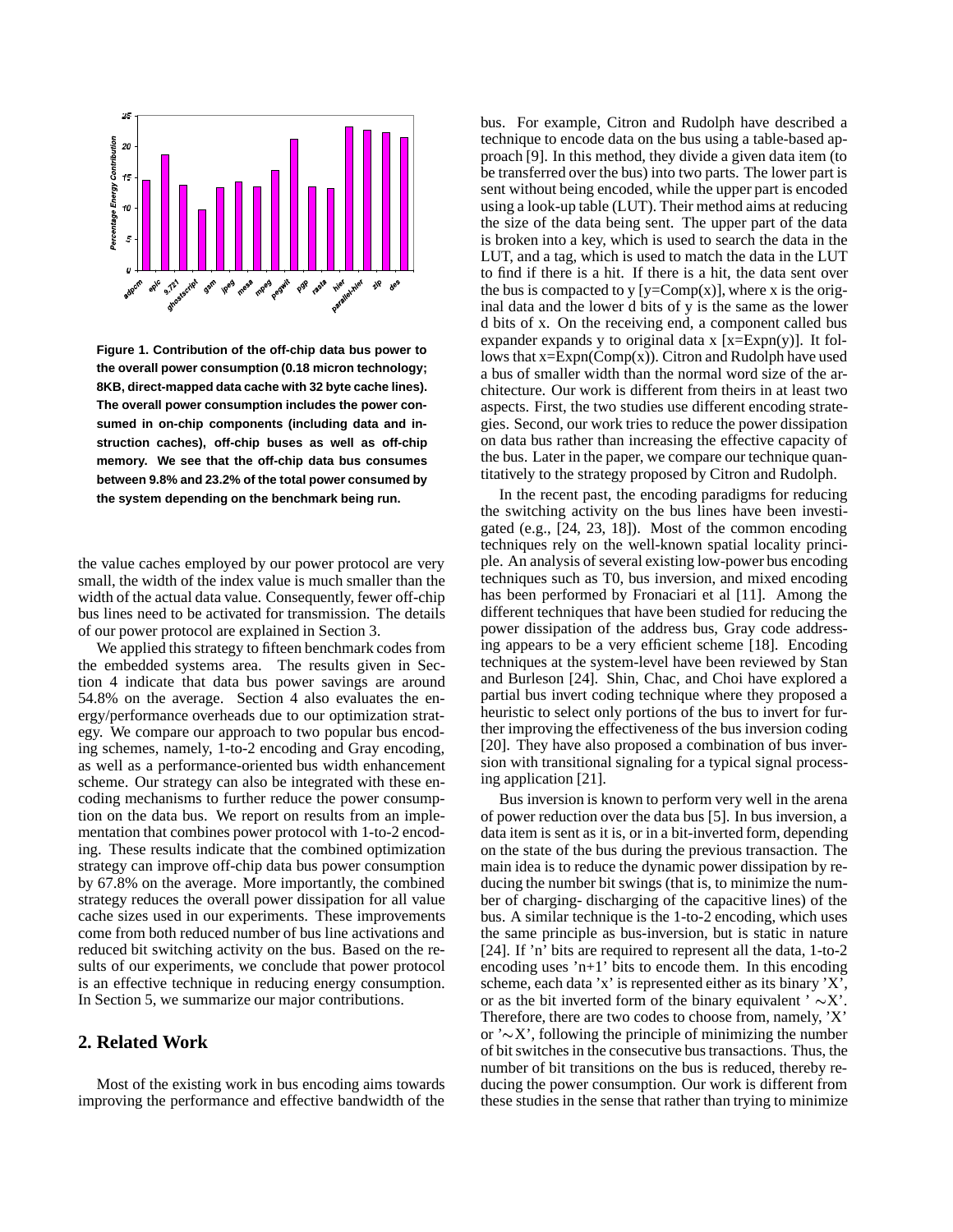the bit switching activity, it is more oriented towards reducing the width of the data to be sent over the bus; this also reduces the bit switching activity. Also, as our experiments demonstrate, the effectiveness of our strategy can be further increased by combining it with 1-to-2 encoding strategy.

Techniques using look-up tables to compress data have been explored by Bishop and Bahuman who have proposed an adaptive bus coding to reduce bit transition activity by exploiting the repetition of the data [3]. Childers and Nakra have studied the effect of reordering the memory bus traffic to reduce power dissipation [7]. Yang et al [27] have proposed the use of a compression cache to compress the data stored in the cache line to at least half their length so that a single cache line can effectively store two cache-lines of data. However, their main objective is to compress the data in the on-chip cache and increase the cache hit rate. Since their approach sends the data across the bus in a compressed form, it also results in a reduction in bus activity. Also, the compression strategies used in our work and in [27] are entirely different. Farrens and Park [10] have presented a strategy that caches the higher order portions of address references in a set of dynamically allocated base registers. Our bus energy optimization strategy is also similar to the strategy proposed by Yang and Gupta [26]. However, our value cache update strategy is different from theirs and we evaluate the energy behavior system wide.

### **3. Power Protocol**

In this section, we present the details of our power protocol that tries to reduce the power dissipation on off-chip data buses.

### **3.1. Objective**

Our objective is to reduce the power dissipation on offchip data bus. As mentioned earlier, this can be achieved in at least two ways: (i) reducing the width of the data transferred over the bus, and (ii) reducing the switching activity on the bus. Our approach tries to achieve the first option by exploiting the locality of the data values communicated over the off-chip data bus. However, once the width of the data (that needs to be transmitted) has been reduced, we can also expect a reduction (in general) on the average bit switching activity per transfer. In addition, this switching activity can be further reduced by using well-known bus encoding schemes in conjunction with our strategy (e.g., 1-to-2 encoding). In the following, we first discuss our encoding strategy, and then give an illustrative example.

## **3.2. Protocol Details**

In the proposed protocol, we focus on the data values transferred over the off-chip data bus, and use an adaptive, application- independent technique to reduce the power dissipation of the bus. This approach uses two small look-up tables called *Value Caches* (VCs): one at the memory side



**Figure 2. An abstract view of the power protocol architecture. We employ a value cache at each side of the off-chip data bus. The value caches keep track of the data values that have recently been transmitted over the bus. When a data value needs to be transmitted over the bus, we first check whether it is in the value cache of the sender. If it is, we transmit only the index of the data (i.e., its value cache address) instead of the actual data value and, the other side (receiver) can determine the data value by using this index and its value cache. The objective here is to reduce the number of active bus lines needed for data transfer.**

of the data bus (off-chip) and one at the cache side (onchip). These VCs are used to store the value of the data that is being sent over the bus (see Figure 2).

We use a value-based caching strategy in our protocol instead of the traditional address-based caching. More specifically, when the processor requests a data item and it is not found in the conventional on-chip cache, the address is sent to the off-chip memory. There, the value of the data is found from the memory using the address received from the processor. This value 'v' of the data 'x' is used to search the VC. If the value of the data to be sent is not found in the VC (a VC miss), the verbatim data, which is 'W' bits wide, is sent over the bus to the receiver side (on-chip cache). At the same time, the value of the data is cached in the sender's VC at some index location 'i'. The index 'i' depends on the placement and replacement policy implemented for the VC on the sender side.

The receiver side runs the same placement and replacement policy for the VC as the sender. Thus, the value of the data sent over the bus is copied in the receiver's VC at the *same* index location, as in the sender's VC. So, by construction, it is guaranteed that the VCs in both the sides have the same values of data in the same positions at any point in time. In other words, the same data item can be addressed by both sender and receiver using the same index (to VCs).

On the other hand, if the value 'v' of the data 'x' to be transferred is found at some location indexed 'j' in the VC of the sender (a VC hit), there is no need to transfer the entire W-bit wide data. Instead, we only transfer the value of index 'j' over the bus, which is only 'w'-bits wide  $(w< W)$ , where w depends on the size of the VC used. At the receiver side, we use this index to retrieve the actual value of data from the receiver's VC. The protocol ensures that the same value of data is present at the same index location of the receiver's VC. We use one extra control bit to indicate whether the data being sent over the bus is the verbatim data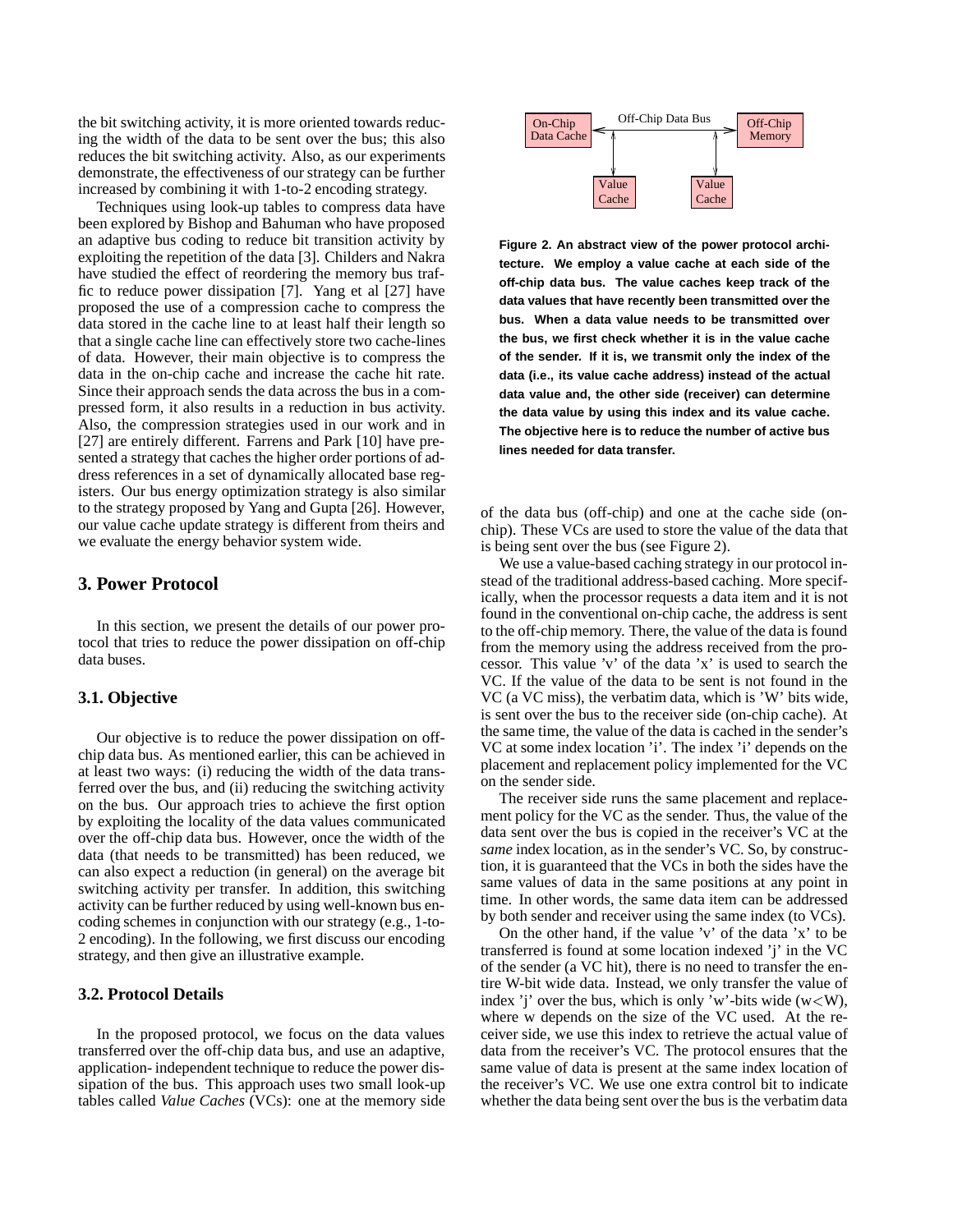or an index to the VC. A memory-write activity is handled in a similar fashion.

#### **3.3. Example**

As an illustrative example, we consider the sequence of bus transactions given in Figure 3. We assume that initially the values 100 and 200 are not present in the VC. During Transaction #1, A is sent from the memory to the cache. The requested data item, stored at some address (say address X of the memory) has a value 100. The memory controller searches the VC for the value 100 and detects a miss. Therefore, the value 100 is sent over the off-chip data bus. Also, following our power protocol, the value 100 is stored at the same location (say 5) of the VCs of both the source and the destination. For Transaction #2, the memory controller searches for the value 200, cannot find the value in the VC, and repeats the steps as described above. At this point the value caches at the both ends contain data values 100 and 200. In Transaction #3, the memory controller finds that a value 100 has to be sent to serve a read request (of the same memory location as before, or of a different memory location that has the same value). But, note that the value 100 is already present in the VC of the sender in location 5 as a result of Transaction #1. Therefore, instead of sending the value 100, the memory controller just sends the index value 5. The receiver, on the other hand, fetches the value of the actual data (100 in this case) from location 5 of its VC. Finally, in Transaction #4, we want to send the data item D having a value 200 to the memory (i.e., a write request). But, the value 200 is already cached in both the VCs as a result of Transaction #2 from memory to cache. Consequently, the index to the cached copy (present in the VC) of value 200 is used to complete Transaction #4 but in the reverse direction. This last transaction shows that, in power protocol, the data placed in the VCs during a transaction in one direction can be re-used (from the VC) during a transaction in the reverse direction.

### **3.4. Discussion**

Note that we add an additional layer of indirection between the two ends of the off-chip data bus. This might degrade performance by increasing the effective memory access time. However, as compared to the memory access latency (approaching several 100s of cycles), the latency introduced by the power protocol should be comparatively low. Moreover, when memory is accessed, the entire block of data is moved across the data bus. In such a scenario, the additional delay due to the VC protocol would affect only the first transaction, and all the subsequent accesses to the block would be found in the on-chip data cache (as long as the block is in the data cache). So, we can expect that power protocol would reduce the power consumption of the off-chip data bus without significantly affecting the performance of the system.

It should be stressed that while so far we have discussed our power protocol assuming that the one end of the bus is on-chip cache and the other end is off-chip main memory, it

| <b>Transaction</b><br>Id | <b>Transaction</b><br><b>Direction</b> | Data | Value | <b>Status</b>           | <b>Transmitted</b><br>Entity |
|--------------------------|----------------------------------------|------|-------|-------------------------|------------------------------|
| #1                       | Memory<br>tο<br>Cache                  | A    | 100   | Miss<br>in<br>VC        | <b>Full Data</b>             |
| #2                       | Memory<br>tο<br>Cache                  | B    | 200   | <b>Miss</b><br>in<br>VC | <b>Full Data</b>             |
| #3                       | Memory<br>tο<br>Cache                  | C    | 100   | Hit<br>in<br>VC         | VC Index                     |
| #4                       | Cache<br>tο<br>Memory                  | D    | 200   | Hit<br>in<br>VC         | VC Index                     |

**Figure 3. Example bus transactions using power protocol. Note that in the last two transactions, VC access generates hits. We also note that since VC operates with values and is placed at both ends of the bus, we achieve a hit as long as the same value needs to be transferred on the data bus. It does not matter whether the value belongs to the same variable or not; or it is transmitted from memory to cache or vice versa.**

is possible to adapt our strategy to work with an off-chip L2 cache as well. In addition, power protocol can also be used to reduce the switching activity between on-chip L1 cache and on-chip L2 cache (although the results would not be as good as those with the off-chip bus). In fact, our strategy can be used between any two communicating devices in the system (with the VC support). Further, we are not restricted by point-to-point configurations. That is, our approach can be made to work in an environment where multiple devices are communicating over a shared (power-hungry) data bus. Obviously, in this case, among other things, we would need a coherence mechanism (the discussion of which is beyond the scope of this paper). A drawback of our strategy is the extra space needed by two value caches (one on-chip and the other off-chip). In this paper, we do not present a detailed study of the circuit space implications of our approach. As will be presented in the experimental results section, even a small VC (128 entries) generates reasonably good energy behavior; so, we can expect that the space overhead due to our optimization will not be excessive.

### **4. Experiments**

#### **4.1. Simulation Environment and Benchmarks**

We enhanced the SimpleScalar/Arm architecture simulator [2] for our experiments. The SimpleScalar simulator, originally developed at the University of Wisconsin, models a modern microprocessor with a five-stage pipeline: fetch, decode, issue, write-back, and commit. We implemented our power protocol technique within the framework of the sim-outorder tool from the SimpleScalar suite, extended with the ARM-ISA support at the University of Michigan [1]. Specifically, we modeled a processor architecture sim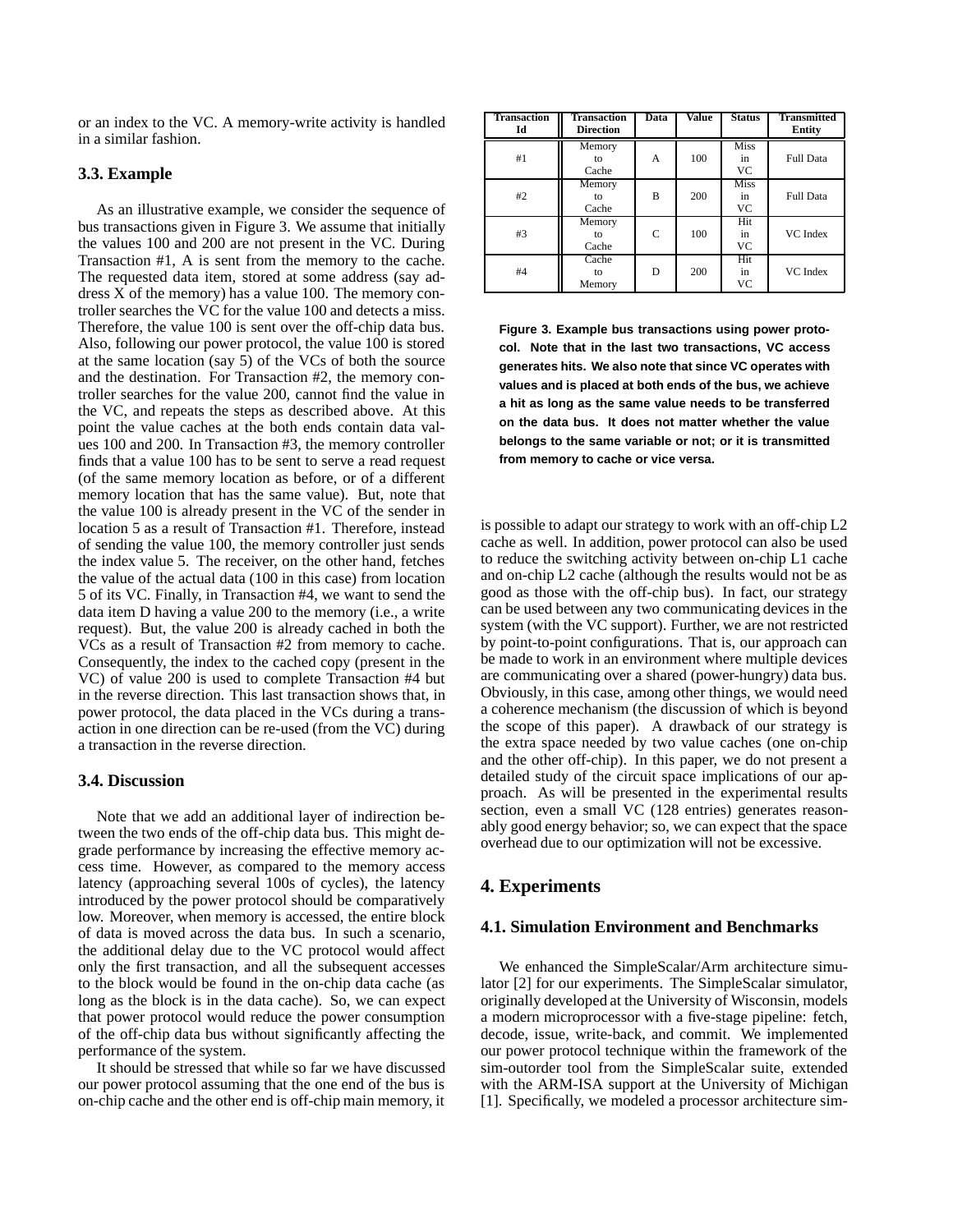ilar to that of Intel StrongARM SA-1100. StrongARM SA-1100 is the second member of the StrongARM family. It is a highly-integrated communications microcontroller that provides power efficiency and low cost. The modeled architecture has a 16KB direct-mapped instruction cache and a 8KB direct-mapped data cache. Both the cache sizes are of 32 byte-length. Both instruction cache and data cache have 1 cycle latencies. Off-chip memory latency is assumed to be 100 cycles. We extended the simulator such that the stores are made using a four-line write buffer (as in SA-1100). We also model a 256-entry full associative TLB with a 30-cycle miss latency. The off-chip bus is 32 bit-wide. To obtain the power numbers, we used the Wattch simulator from Princeton University (with parameters for 0.18 micron technology) [5].

To test the effectiveness of our power protocol, we used a benchmark suite that consists of 15 embedded applications. These binaries are built on a NetWinder Developer ARM workstation from Rebel Systems (www.rebel.com) using GNU GCC version 2.95.1 with optimization enabled (-O), and compiled to use the Linux/ARM system calls. Eleven of these applications are from the MediaBench suite [15]. Two of the remaining applications (hier and parallel-hier) are motion estimation codes [28] frequently used in embedded video applications. zip is a data compression code based on the Lempel-Ziv algorithm; it uses entropy encoding. Finally, des is a cryptography code. It is a block cipher that transforms 64-bit data blocks under a 56-bit secret key, by means of permutation and substitution. It is frequently employed in smart-card applications. We believe that this benchmark set is representative for embedded applications that can be found on the market. The important characteristics of these applications are listed in Figure 4. The third, fourth, and fifth columns in this table give, respectively, the number of execution cycles, the number of off-chip data references, and the base energy consumption. The base energy consumption includes the energies spent in on-chip components, off-chip buses and offchip memory, and obtained assuming a 1.5V/300 MHz embedded (SA-1100 like) processor (0.18 micron technology) with the configuration parameters mentioned in the previous paragraph. Later in the paper, we modify some of these parameters to measure the robustness of our strategy.

### **4.2. Measures of Interest**

There are several performance measures of interest in evaluating the proposed strategy. These include the hit rate of the VCs, the volume of data transferred over the bus as compared to the volume of data transferred during normal bus transaction (i.e., without power protocol), the bus switching activity, and the reductions obtained in power dissipation of the off-chip data bus. It should be noted that while increasing the size of VC is expected to increase its hit rate, this may not always be the best choice as a larger VC will result in wider indices to be sent over the data bus, leading to more bus line activations and switching activity. Also, since our VCs themselves consume some power and their use might increase overall execution time, it is also

| <b>Benchmark Code</b> | <b>Brief Description</b>            | Number of<br><b>Cycles</b> | Number of<br><b>Off-Chip Refs</b> | <b>Energy</b><br>Consumption |
|-----------------------|-------------------------------------|----------------------------|-----------------------------------|------------------------------|
| adpcm                 | Adaptive audio coding               | 14.72                      | 1.18                              | 31.65                        |
| epic                  | Experimental image compression      | 73.91                      | 8.82                              | 45.18                        |
| q.721                 | CCITT voice compression             | 377.14                     | 57.02                             | 55.27                        |
| ghostscript           | Postscript interpreter              | 57.46                      | 21.71                             | 29.79                        |
| qsm                   | European standard for speech coding | 298.04                     | 19.88                             | 42.83                        |
| ipeg                  | Lossy compression for still images  | 31.61                      | 2.80                              | 31.81                        |
| mesa                  | Public OpenGL clone                 | 51.80                      | 3.34                              | 41.80                        |
| mpeg                  | Lossy compression for video         | 1.321.27                   | 145.36                            | 82.11                        |
| peqwit                | Elliptical public-key encryption    | 162.92                     | 20.18                             | 87.54                        |
| pqp                   | IDEA/RSA public-key encryption      | 318.73                     | 21.24                             | 60.05                        |
| rasta                 | Speech recognition                  | 177.33                     | 13.61                             | 90.28                        |
| hier                  | Motion estimation algorithm         | 1.418.70                   | 220.04                            | 115.11                       |
| parallel-hier         | Motion estimation algorithm         | 1.387.68                   | 150.63                            | 108.97                       |
| zip                   | Lempel-Ziv data compression         | 1.698.54                   | 252.73                            | 126.58                       |
| des                   | DES crypto algorithm                | 1.587.82                   | 236.42                            | 119.07                       |

**Figure 4. Benchmarks used in our experiments. The third, fourth, and fifth columns in this table give, respectively, the number of execution cycles (in millions), the number of off-chip data references (in millions), and the base energy consumption (in millijoules). The base energy consumption includes the energies spent in on-chip components, off-chip buses and off-chip memory. The first eleven applications are from MediaBench; the rest are frequently-used embedded applications.**

important to evaluate the overall (system-wide) energy consumption (rather than just the off-chip data bus power dissipation). In the following subsections, we evaluate these measures in detail. In all the results presented in this section, the extra (control) bit needed by power protocol has been accounted for.

### **4.3. VC Hit Rates**

The hit rate of the VC is given by the fraction of times the value of the data to be sent across the off-chip bus is found to be present in the VC over the total number of offchip data bus transactions. The hit rate clearly depends on the size of VC (denoted using  $|VC|$ ). We use different sizes of VCs (from 8 words to 2K words) to measure the impact of VC size on the effectiveness of our power protocol. Since both power dissipation and performance are the parameters important for us, we cannot use a very large VC. In fact, a very large VC would most probably lead to excessive power dissipation, thereby offsetting the potential improvements achieved due to the protocol. The hit rate also depends on the replacement policy used. In general, an implementation can have two alternatives for that. Either we need to run a deterministic replacement policy on both the sender and the receiver sides, or send the index along with the actual verbatim data whenever there is a miss. This is necessary because, as mentioned earlier, at any point in time, we want to have the same data value in the same location of the VCs of both the sender and the receiver. However, sending more data is not desirable since we want to reduce the volume of data transfer (and save power). Therefore, in this work, we chose to experiment with deterministic policies only. The replacement policies used in this paper are the Least Recently Used (LRU) and the Least Frequently Used (LFU).

Figure 5 gives the hit rates for VCs of different capacities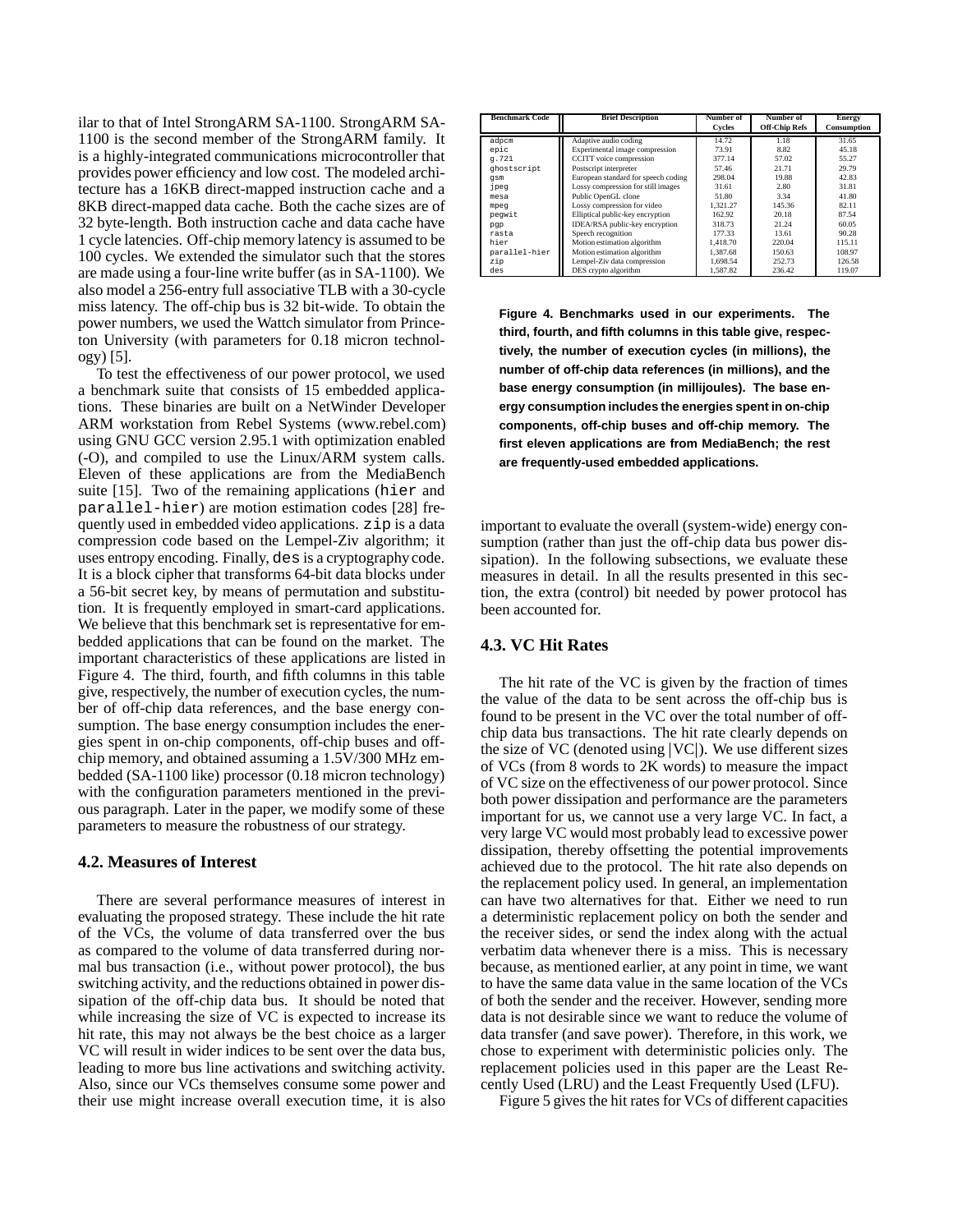

**Figure 5. VC hit rates. These results indicate that as the VC capacity is increased the hit rate also increases. However, beyond a certain point, further increase in the VC capacity does not pay off much. We also see that LRU management generates better results than LFU management. These hit rates also indicate that there exists some degree of locality among the data values transmitted over the bus.**

averaged over all fifteen benchmarks in our experimental suite. These results indicate that as we increase the size of the VC, the hit rate also increases. Note that the hit rate of the VC characterizes the fraction of times a particular data value is found in the VC during the off-chip data transfer. Also, VC is only searched for those data items that are not found in the on-chip data cache. Further, VC tries to capture data values and not addresses. Given these, we believe that the VC hit rates observed in Figure 5 are reasonably good. In fact, these hit rates indicate that there exists some degree of locality among the data values transferred over the offchip bus. On an average, the hit rate increases as the size of the VCs increases, reaches a peak, and then saturates. This leads to a trade-off between the size of the VCs and the gain that we can have due to reduction in the volume of data transferred over the bus as a result of power protocol. Clearly, larger VCs themselves will consume more power and will be slower. Therefore, additional diminishing gains must be considered against the overhead of larger VCs. In fact, none of our benchmarks showed any significant improvement in hit rate when we increase the VC size beyond 512 words (the detailed results are not presented here). To conclude, it is encouraging to observe that even a VC less than 512 words is able to capture the value locality in offchip data transfers to a large extent.

#### **4.4. Traffic through the Data Bus**

Traffic through the data bus is measured by the number of bits that are actually sent over the bus as a result of the off-chip bus transactions. This traffic is largely dependent on the hit rate of the VC. When there is a hit, we send the index (the position of the data value in the VC) instead of the actual data. Clearly, higher the VC hit rate, smaller is



**Figure 6. Traffic over the data bus due to power protocol (**j**VC**j**=128). These results show that there is approximately a 41.1% (resp. 38.2%) reduction in the volume of traffic through the data bus when LRU (resp. LFU) is used.**

the number of times the W-bit (full-width) data needs to be sent over the bus. Therefore, on the average, we send fewer number of bits and this can significantly save power by allowing us to switch off the unused portions of the bus. Most commercially available buses have the capability of powering off individual bytes [25]. In other words, a data bus that is 32 bits wide, can actually transfer 8, 16, 24, or 32 bits of data. Thus, the available technology could enable us to implement a 256-entry VC (indexed by 8 bits) without any significant additional hardware for bus-control.

Figure 6 shows, for LRU and LFU VC replacement policies, the number of bits actually transferred over the data bus (with power protocol) as a fraction of the bits transferred without the use of VC (i.e., without power protocol). The VC capacity used is 128 entries (i.e.,  $|VC| = 128$ ). We observe from these results that, on an average, there is approximately a 41.1% (resp. 38.2%) reduction in the volume of traffic through the data bus when LRU (resp. LFU) is used. To see how this data bus traffic gets affected when the VC capacity is changed, we performed another set of experiments. The results given in Figure 7 are the average values (i.e., the number of bits normalized with respect to the case without any optimization) across all fifteen benchmark codes in our suite. We observe that the bus traffic decreases with an increase in the VC size up to a certain point, beyond which it starts increasing. Thus, there is another trade-off at this level. As we increase the size of the VC, the number of bits required to address the VC also increases. Even though the number of VC hits increases, a larger size of the VC results in transferring a larger number of index bits. This in many cases offsets the advantage of the higher VC hit rate. For example, we see from Figure 7 that the total bus traffic with  $|VC|$ =2048 is higher than that with  $|VC|=256$ .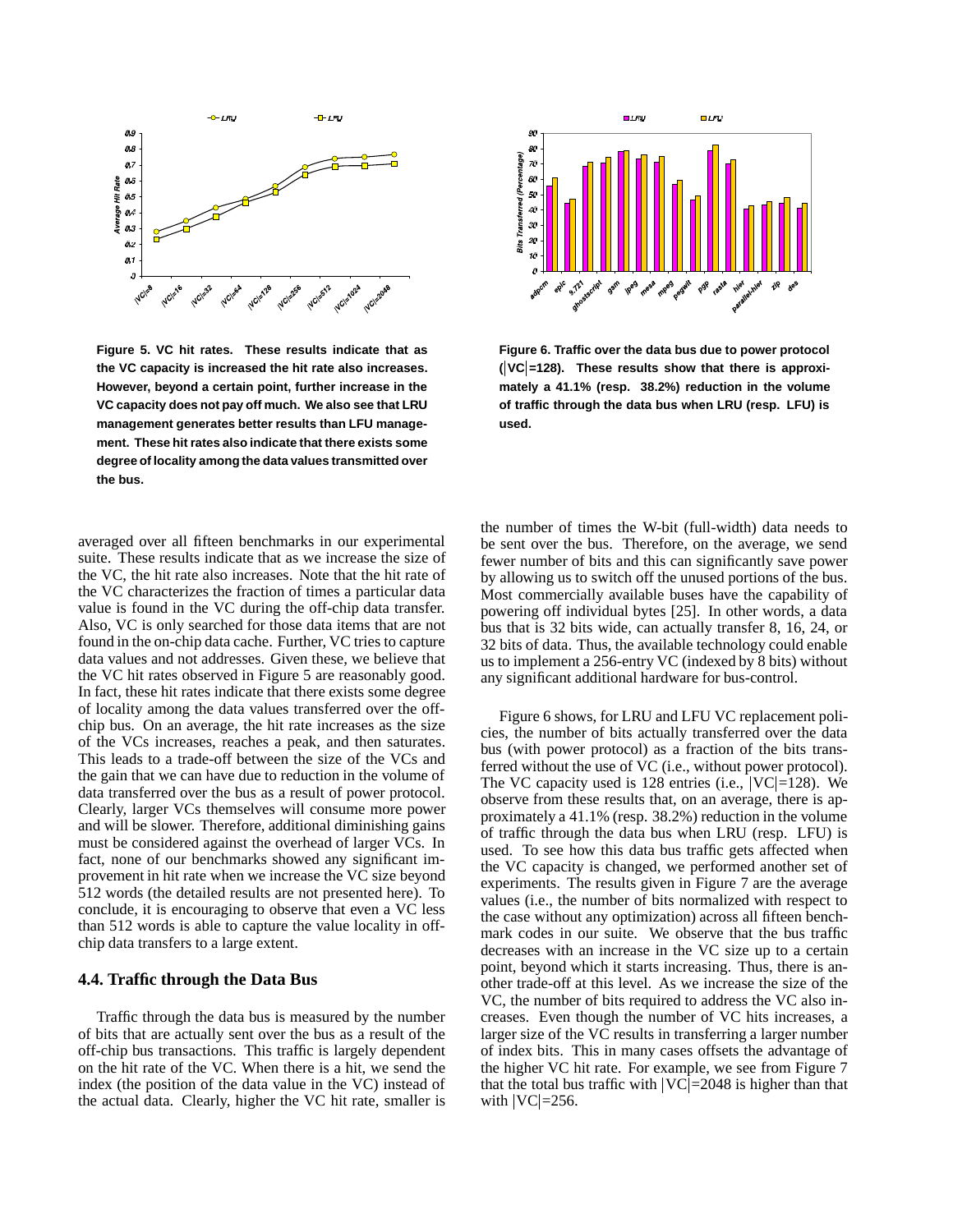

**Figure 7. Sensitivity of the bus traffic to the VC size (averaged over all benchmarks). It can be observed that increasing the VC capacity arbitrarily may not be a good idea. A larger size of the VC yields better hit rate but it also results in transferring a larger number of index bits over the bus.**

### **4.5. Switching Activity on the Data Bus**

Switching activity (SA) on the off-chip data bus gives the number of times the bus lines are discharged and recharged between "0" and "1", and is directly responsible for the dynamic power dissipation on the bus. It is well-known that a smaller value of SA implies reduction in dynamic power consumption. The first bar (denoted PP) for each benchmark in Figure 8 gives the amount of bit switching activity when using power protocol as a fraction of the switching activity for the original case (i.e., without power protocol). We consider only the LRU policy as it always outperforms the LFU policy. We observe that, on the average, the bit switching activity is reduced by around 55%.

To see how previously-proposed bus encoding schemes compare to ours, we give in the second and the third bars for each application in Figure 8 the bit switching activities due to 1-to-2 encoding and Gray encoding, respectively. As before, these are the values normalized with respect to the switching activity of the original scheme (without any encoding). We see that the normalized bit switchings for 1 to-2 encoding and Gray encoding are 76.4 and 78.8, respectively. These values are much higher than the corresponding (normalized) value with our power protocol (45.1), indicating that our strategy outperforms these low-power encoding schemes. The fourth bar in Figure 8 shows (for each benchmark) the bit switching activity when the encoding strategy proposed by Citron and Rudolph (denoted CR in the figure) [9] is employed. For a fair comparison, both power protocol and CR use the same-sized cache structures (VCs and LUTs). In selecting the best cache configuration for the CR strategy, we experimented with different associativities and found that a four-way set-associative cache (LUT) generates the best results. The results in Figure 8 indicate that our power protocol strategy outperforms the remaining three strategies. The reason that it performs better than



**Figure 8. Bit switching activity (SA) on the data bus (**j**VC**j**=128). Average saving on the bit switching activity for power protocol is around 55%. We see that power protocol outperforms three previously-proposed bus encoding strategies. These results clearly show that power protocol outperforms three previously-proposed encoding strategies. Combining 1-to-2 encoding with our strategy brings an additional 12.9% saving on the average. Note that these savings in bit SA directly translates to power savings on the off-chip data bus.**

1-to-2 encoding and Gray encoding is that these two strategies try to reduce only the switching activity and do not attempt to reduce the number of active bus lines. Our experience shows that reducing the number of active bus lines is, in general, more effective than reducing the bit activity. Our approach also results in a better power consumption behavior than CR. One reason for this is the poor hit rate of the cache (look-up table, LUT) used in CR. The mechanism used in [9] indexes the cache (LUT) using some parts of the high-order bits of the data value. We found out that such an addressing/caching strategy does not result in very good locality as far as data values are concerned. In particular, with the small cache size, the hit rate for the look-up table was around 28-30% on the average (across all benchmarks). Also, the portion of the data that is sent over the bus un-encoded in the CR method effectively increases the amount of bit switching activity on the data bus. In contrast, in power protocol, we store the entire data value in the (value) cache and encode all of it.

There is a potential to reduce the switching activity on the bus further if we can encode the data and the indexes in such a way that the number of bits changing between two consecutive bus transactions is minimized. Consequently, we also combined 1-to-2 encoding strategy with our power protocol. As mentioned earlier, 1-to-2 encoding uses the same principle as bus inversion [24]. For each transaction, this new combined strategy uses an additional bit to represent the encoded data, as compared to the normal power protocol described earlier. Therefore, one more bit is transferred for each bus transaction as compared to our base power protocol technique. But, the advantage of this combined technique is that it can reduce the overall bit switching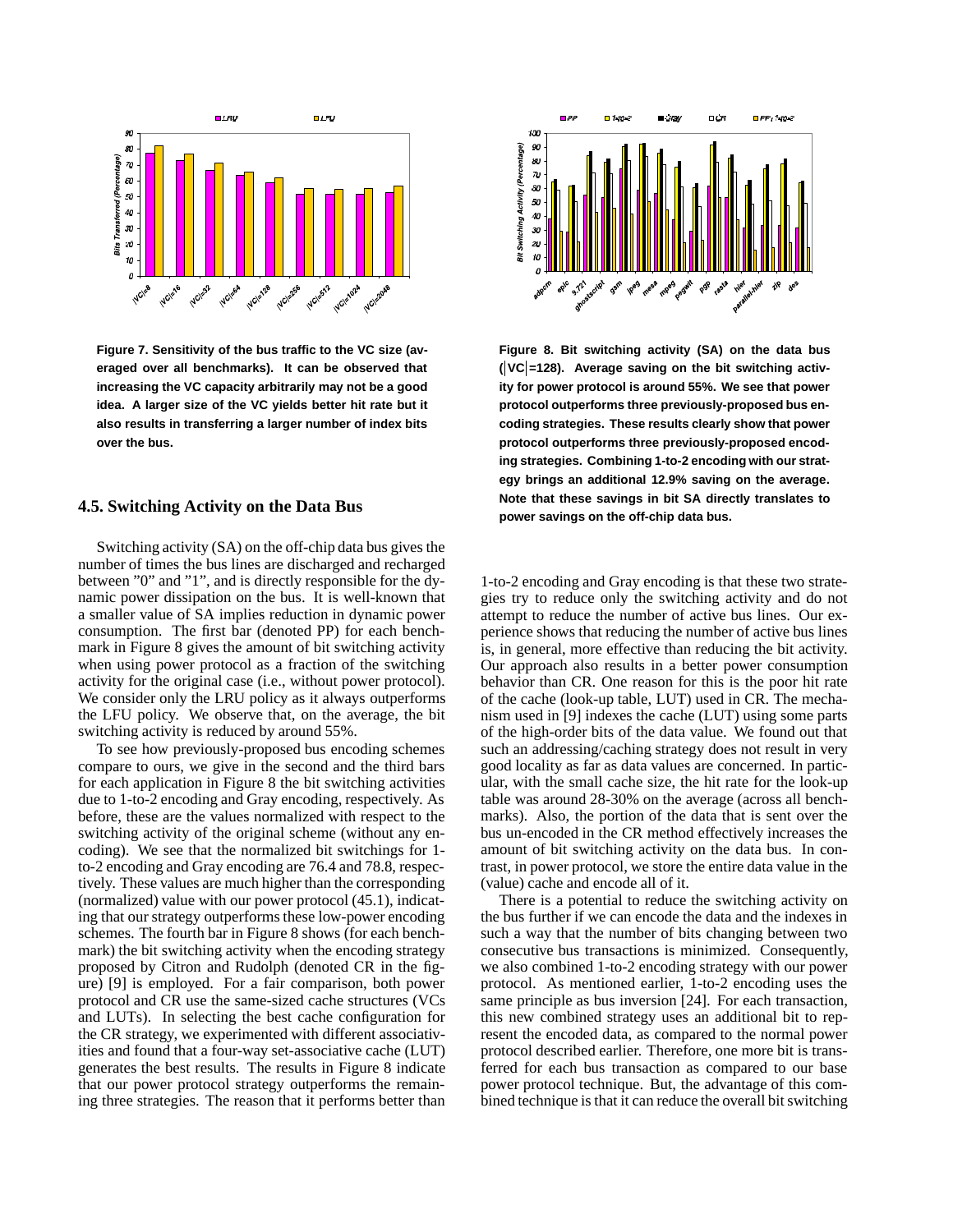activity. The last bar for each application in Figure 8 (denoted PP+1-to-2) shows the bit activity of the VC scheme (under LRU) which incorporates 1-to-2 encoding. We observe from this figure that, using 1-to-2 encoding, the offchip data bus bit activity is reduced to 32.2% (of the original bit activity without the power protocol) on an average, which is an additional 12.9% improvement over power protocol. When we combined power protocol with Gray encoding, we obtained very similar results; so, they are not presented here.

We also studied the sensitivity of these savings in the bit switching activity to the VC capacity. The first bar (denoted PP) in Figure 9 shows the bit switching activity due to power protocol normalized to that of the original case (i.e., without power protocol). On an average, power protocol leads to significant reductions in the bit switching activity across all VC sizes. We see that the bit switching activity is initially reduced with an increase in the VC size. But, there is an optimal VC size beyond which the SA starts increasing. The point where the SA starts increasing is the same as the point where the increase in the size of the VC does not improve the VC hit rate too much. But, at the same time, there is an increase in the number of index bits (which is dependent on the size of the VC) that have to be sent over the bus for each hit, and as a result, there is an increase in the overall bit switching activity. As we can see from Figure 9, in general, a VC size of 256 words yields a very good bit switching activity. On an average (across all VC capacities), the power protocol reduces the SA on the off-chip data bus by 69.8% as compared to the normal data transfer over the bus. Therefore, since the bit switching has a direct impact on power consumption of data buses, we can conclude that our power protocol reduces the off-chip bus power consumption significantly. The second bar in Figure 9 (denoted CR) for each VC size gives the average bit switching activity (across all benchmarks) when the strategy in [9] is employed. We see that our strategy outperforms the one in [9] for all VC sizes due to the reasons explained above. Finally, the last bar (for each VC size) in Figure 9 shows the average switching activity when our strategy is combined with 1-to-2 encoding. It can be observed that, with large VC sizes, the original switching activity is reduced by nearly 80% when the combined strategy is employed.

### **4.6. Overall Energy Savings**

In the previous subsection, we found that our power protocol reduces the bit switching activity of the off-chip data bus to a great extent. In fact, with large VC sizes, the power protocol augmented by 1-to-2 encoding reduced the switching activity of the data bus to 20% of the original bus activity. The power consumption of the bus varies linearly with the amount of switching activity on the bus. Consequently, we can conclude that the dynamic power consumption on the off-chip data bus is reduced by up to 80% when power protocol is used with large VCs. However, as noted earlier, the VCs themselves add to the power consumption of the system. Therefore, we need to evaluate the effect of our VC-based strategy on the overall energy consumption of the



**Figure 9. Sensitivity of the bit switching activity (SA) to the VC size (averaged over all benchmarks). As before, there is a tradeoff between addition savings due to a large VC and energy loss due to the larger number of bits to be transferred.**

system. Also, as mentioned earlier, the proposed protocol has an impact on execution time (due to VC look-ups); this may lead to extra power consumption in other system components. Consequently, in this subsection, we consider the energy consumption of the entire system. First, we give power models used for off-chip data bus and VCs in detail. After that, we present energy numbers.

#### **4.6.1 Bus Power Model**

We use a model similar to the one discussed by Catthoor et al [6]. In general, estimating energy consumed by off-chip interconnects is difficult. We can approximate the capacitance for the bus  $(C_{bus})$  using:

$$
C_{bus} = C_{metal} *
$$
 Number of Bus Lines

In this expression,  $C_{metal}$  is the capacitance of the metal interconnect for each bus line. Using the numbers in [6], it is estimated to be 20pF. 6pF of this is due to memory I/O pin, and 5pF is due to bus driver. The remaining components are off-chip interconnect, I/O pin, on-chip interconnect, and have capacitive loads of 3pF, 5pF, and 1 pF (for 0.18 micron technology), respectively.  $C_{bus}$  gives the effective capacitive load to be driven during a bus transaction, and we use the equation above to compute the energy consumption of the bus while running the benchmark codes in our experimental suite.

#### **4.6.2 VC Power Model**

Our VC is basically a small content addressable memory (CAM), and we use the Wattch power model (built on top of the model proposed by Palacharla et al [19]) of a CAM to evaluate the power consumed by the VC. Wattch models the taglines and matchlines, and computes the capacitive load for a CAM like structure as:

 $C_{CAM \, tagline} = C_{gate}$ (CompareEnable)\*NumberTags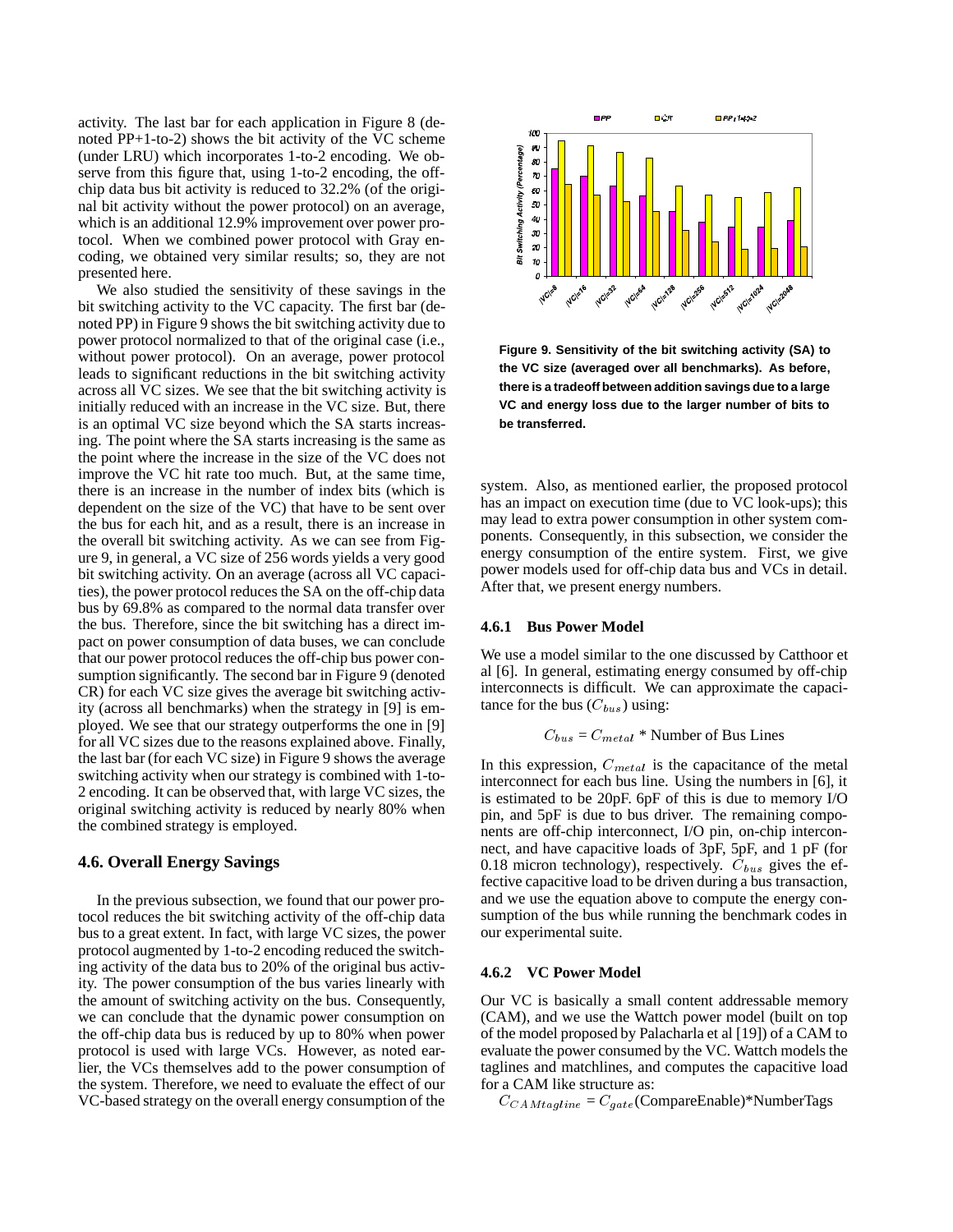

**Figure 10. Energy consumption for different system components and overall energy savings. It can be seen that increasing the VC capacity reduces the energy consumption on the off-chip data bus; but, it also increases the energy spent in VCs. Therefore, arbitrarily increasing the VC capacity does not perform very well.**

 $+C_{diff}$  (CompareDriver)+ $C_{metal}$ \*TLLength  $C_{CAMmatchline} = 2*C_{diff}$ (CompareEnable)\*TagSize  $+C_{diff}$  (MatchPreCharge)+ $C_{diff}$  (MatchOR)  $+C_{metal}$ \*MLLength

Modeling the matchlines and taglines take into account the diffusion capacitance, the capacitance due to the driver, and the metal wire capacitance. For the matchline, we have the additional capacitance arising due to the huge OR structure that is present to detect the match. This model takes into account the number of tags (columns), the number of bits per tag-match, and the number of ports on the CAM (one in our case). The number of entries in the CAM is equal to the number of VC words. The CAM is associatively searched with the value of the data item. If there is a match and the valid bit is set, a read enable word line corresponding to the CAM entry is activated. An encoder (ROM) is used to encode the read enable word lines. The  $C_{gate}$ ,  $C_{metal}$ , and  $C_{diff}$  parameters in the equations above are set for 0.18 micron technology. To reduce the per access energy consumption in VCs, we can also adopt the optimization proposed by Juan et al [14]. This strategy modifies the CAM cell by adding another transistor in the discharge path. As discussed in [14], this is motivated by the fact that, with the original CAM cell, to precharge the matchline, it is necessary to place 0 to all bit lines. Instead, in the modified cell, the control line is used to precharge the matchline.

#### **4.6.3 Results**

We compute the distribution of the energy consumption of the various components of the system with different sized VCs. VCs are modeled as the CAMs, and, as mentioned earlier, they themselves consume some amount of energy. The size of the VC directly affects the reduction in the volume of data being transferred and also reduction in the bit switching activity. Figure 10 gives the energy consumptions of different system components when VCs of different sizes are employed assuming 1 cycle extra latency in off-chip memory data accesses due to VC. The energy consumptions given here are the values averaged over all fifteen benchmarks in our experimental suite. The 'On-Chip' part includes the energy consumption in the processor datapath, instruction issue logic, caches, TLB, register file, and clock. 'Total' represents the sum of the energies consumed in 'On-Chip', 'Off-Chip Memory', 'Off-Chip Data Bus', and 'VCs'. Next to each point in 'Total', we give the normalized (percentage) energy value (with respect to the case with no VC). We see from these results that increasing the VC capacity reduces the energy consumption on the off-chip data bus; but, it also increases the energy spent in VCs. We observe from 'Total' that the best energy value is obtained when VC has 256 entries (an average energy saving of 7.14%). Using a larger VC leads to a higher energy consumption due to VC overhead. Since our strategy incurs 1 cycle extra latency during off-chip data accesses, we also observe slight energy variations (increases) in the 'On-Chip' and 'Off-Chip Memory' parts. Overall, we can conclude that employing power protocol brings energy benefits even if one includes its energy impact on other system components.

To see how these results are affected when the data cache size is modified, we performed another set of experiments. Figure 11 gives the normalized energy consumptions for different data cache sizes (from 2KB to 128KB on the xaxis) and VC capacities, averaged over all our benchmarks. Recall that our default data cache size was 8KB. All cache configurations experimented here have a line size of 32 bytes and are direct-mapped. We see that data cache capacity affects the effectiveness of our strategy to some extent. In particular, when the data cache size is very large, we do not have to much traffic on the off-chip data bus. Consequently, the impact of our power protocol on the overall system energy is reduced. We also note that a data cache size of 4KB generates the best savings from power protocol. In fact, with this data cache capacity, when  $|VC|$  is 256, we achieve the best result, and save 11.9% overall system energy.

To study how much additional overall energy benefits will come when power protocol is combined with 1-to-2 encoding, we also measured the energy savings when the two techniques are applied together. The results are given in Figure 12. As in Figure 10, the values attached to 'Total' indicate the normalized (percentage) energy values (with respect to the case with no VC). We see from these results that the maximum energy saving occurs when VC size is 512, and in this case, we reduce the overall energy consumption by 10.07%. This means an additional 2.93% energy savings over the pure power protocol.

#### **4.7. Impact on Performance**

As mentioned earlier, our power protocol can also cause an increase in the number of execution cycles. This is because in off-chip accesses we may spend extra execution cycles during VC access. Figure 13 presents execution cy-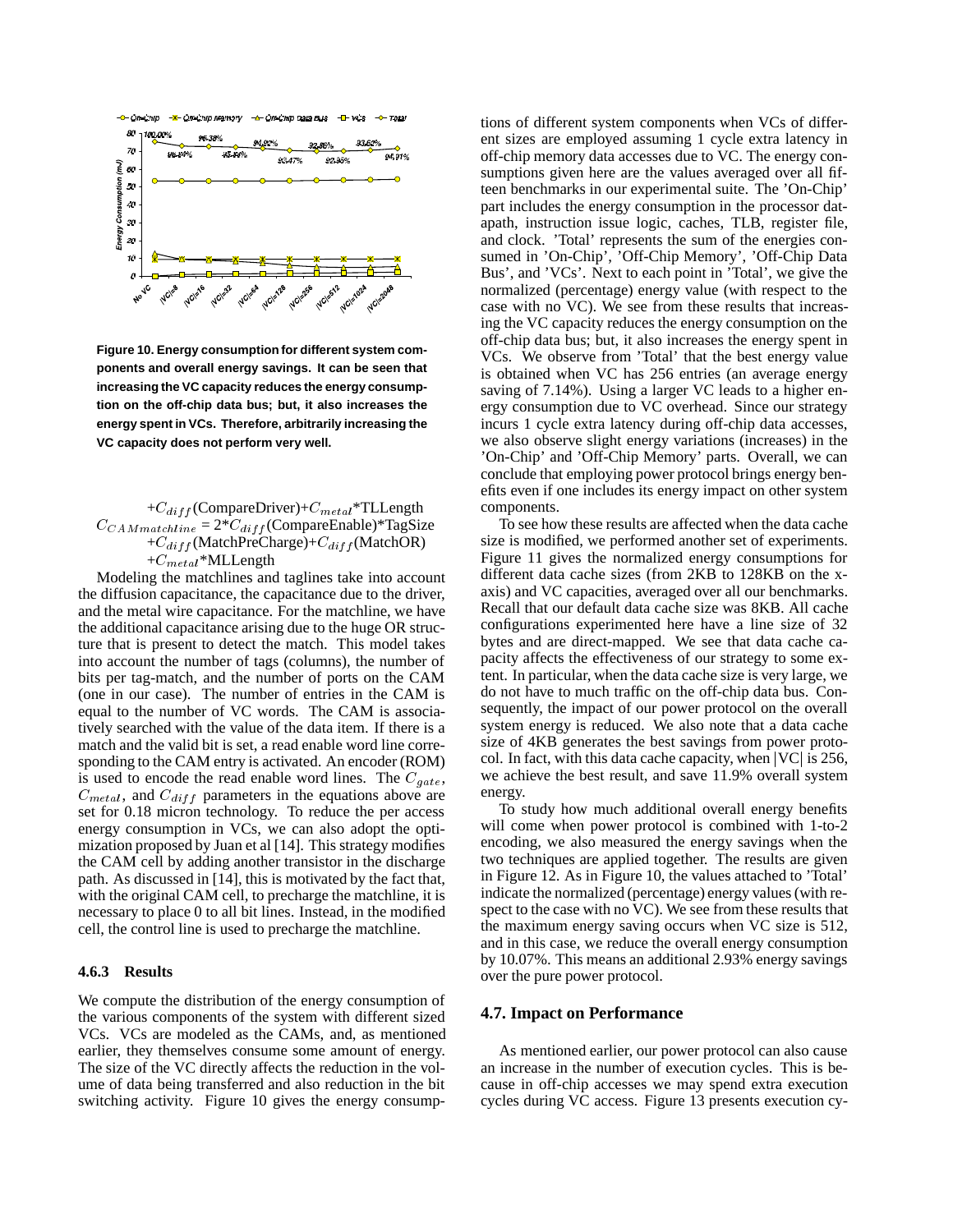

**Figure 11. Normalized overall energy consumptions for different data cache sizes (x-axis) and VC capacities (averaged over all benchmarks). The bars in each data cache size are normalized with respect to the first bar (i.e., 'No VC'). Beyond a certain cache size it does not make sense to use power protocol as the inherent data bus activity becomes negligible.**

cles normalized to the original execution cycles assuming an off-chip memory latency of 100 cycles (our default offchip latency value). For each VC capacity, we present three different results corresponding to the cases where an offchip memory access through VC costs extra 1 cycle, 5 cycles, and 10 cycles. Figure 14 gives similar results when the off-chip memory latency is 50 cycles. We see that when we assume 1 cycle overhead, the impact on performance was less than 1% (resp. 2%) with a 100 cycle (resp. 50 cycle) off-chip access latency. Therefore, we can conclude that power protocol improves energy consumption without much impact on performance.

While the values (extra cycle overheads) such as 5 cycles or 10 cycles may not seem to be very realistic, there is an interesting optimization that one might want to consider. There are some new TLB architectures (e.g., [8]) where the main TLB is partitioned into two or more sub-TLBs. The idea behind this is to reduce the dynamic energy consumption per TLB access. However, such strategies can lead to performance loss when these sub-TLBs are checked sequentially. Therefore, there exists a tradeoff between the energy gain due to access to a smaller TLB and the potential performance loss. Such partitioning techniques can be applied to our VC as well. If such a partitioned VC is utilized in conjunction with our power protocol, we can expect that the memory accesses through VC can take more than 1 cycle. The results in Figure 13 indicate that even when we incur 5 cycle average extra penalty (which is too high even for a partitioned VC), the performance overhead is less than 3% for all VC sizes (assuming a default off-chip latency of 100 cycles). Obviously, when off-chip memory latency is smaller (as in some embedded systems), we can expect a larger negative impact on performance. However, the advantage of employing such a partitioned VC is that the average per access energy consumption is reduced. A study of



**Figure 12. Energy consumption for different system components and overall energy savings when power protocol is combined with 1-to-2 encoding. The maximum energy saving occurs with a VC capacity of 512, and in this case, we reduce the overall energy by 10.07%.**

this tradeoff is in our future agenda.

# **5. Conclusions**

In this paper, we started out with a goal to reduce the volume of data transfer and bit switching activity on the off-chip data bus in order to reduce dynamic power consumption of the buses, which are big consumers of power in modern embedded systems due to their high capacitive loads. We proposed a technique, called power protocol, which caches the data transferred on the off-chip bus on both sides of the bus in such a way that both caches (VCs) have identical entries. Thus, whenever a data value is found on the sender side of the VC, instead of sending the data, the corresponding index in its VC (which is much smaller than the actual data bit-width) is sent.

Simulation results using fifteen embedded benchmark programs showed that on an average the base VC scheme resulted in a 41.1% reduction in the volume of data transfer over the bus (when VC uses LRU). We also showed that base VC reduced the number of bit-transitions on the data bus by approximately 55%. Further enhancements to VC using 1-to-2 encoding showed that an additional 12.9% reduction in bit switching activity is possible. Since VC itself is a cache and therefore would consume power, it is important to keep its size and complexity low. Also, its energy and performance impact on the entire system should be quantified. Our experimental results revealed that using a VC of 256 bytes leads to a 7.14% reduction in overall energy consumption. Combining power protocol with 1-to-2 encoding took the overall energy saving up to 10%. The magnitude of savings depend on both the VC size and the data cache size. We also found that the impact of power protocol in execution time is small.